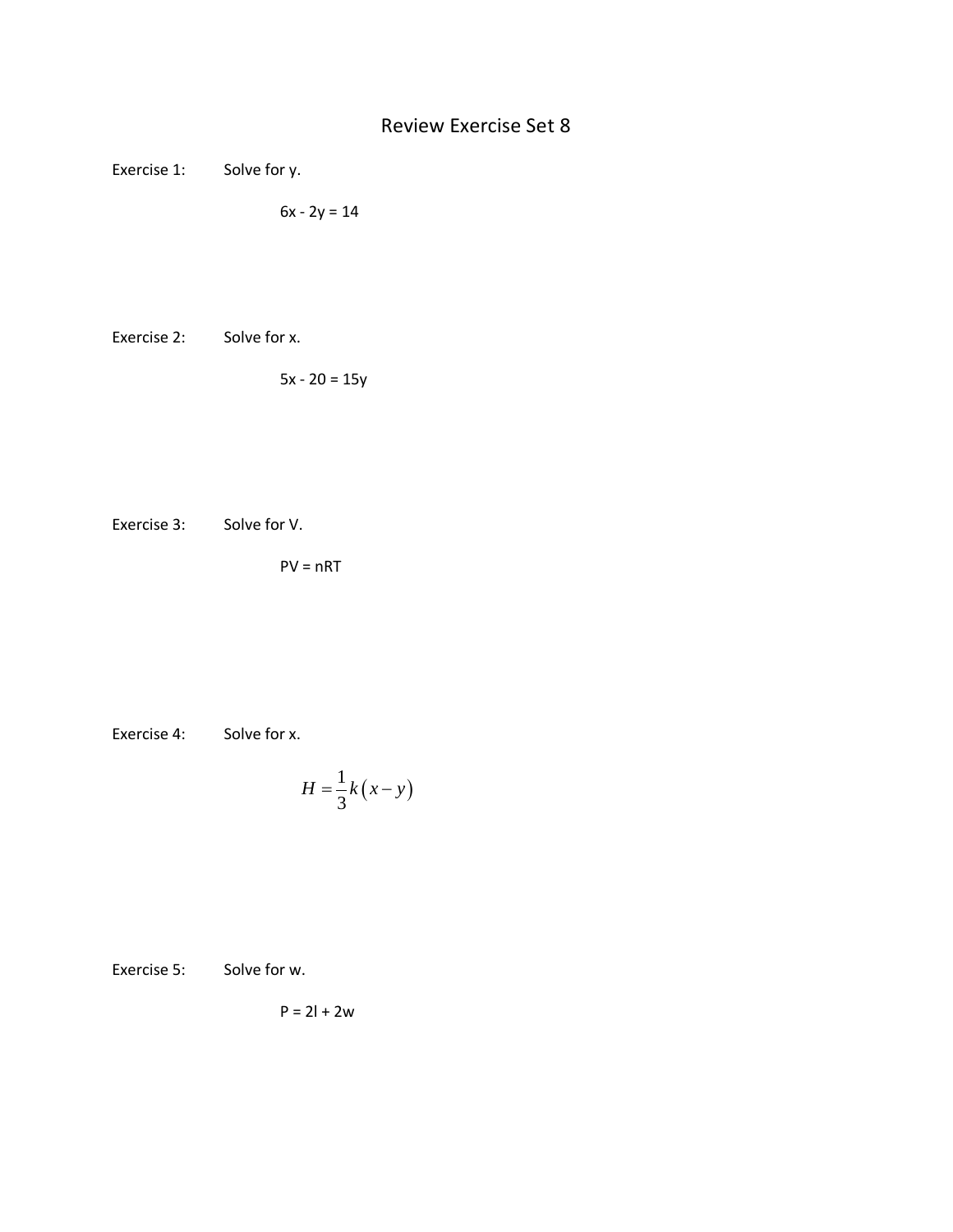## Review Exercise Set 8 Answer Key

Exercise 1: Solve for y.  $6x - 2y = 14$  $6x - 6x - 2y = 14 - 6x$  $-2y = 14 - 6x$  $-2y \div -2 = (14 - 6x) \div -2$  $y = (14 \div -2) + (-6x \div -2)$  $y = -7 + 3x$ **y = 3x - 7** Exercise 2: Solve for x.  $5x - 20 = 15y$  $5x - 20 + 20 = 15y + 20$  $5x = 15y + 20$  $5x \div 5 = (15y + 20) \div 5$  $x = (15y \div 5) + (20 \div 5)$ **x = 3y + 4** Exercise 3: Solve for V. PV = nRT  $(PV) \div P = (nRT) \div P$  $V = \frac{nRT}{P}$ Exercise 4: Solve for x.  $\frac{1}{2}k(x-y)$  $(x-y)$  $(x-y)$ 3  $3 \times H = 3 \times \frac{1}{2}$ 3 3 3  $H = \frac{1}{2}k(x - y)$  $H = 3 \times \frac{1}{2} k(x - y)$  $H = k(x - y)$  $H = kx - ky$  $\times H = 3 \times \frac{1}{2} k (x = k(x = kx -$ 

$$
3 \times H = 3 \times \frac{1}{3}k(x - y)
$$
  
\n
$$
3H = k(x - y)
$$
  
\n
$$
3H = kx - ky
$$
  
\n
$$
3H + ky = kx - ky + ky
$$
  
\n
$$
3H + ky = kx
$$
  
\n
$$
(3H + ky) \div k = kx \div k
$$
  
\n
$$
\frac{3H + ky}{k} = x
$$